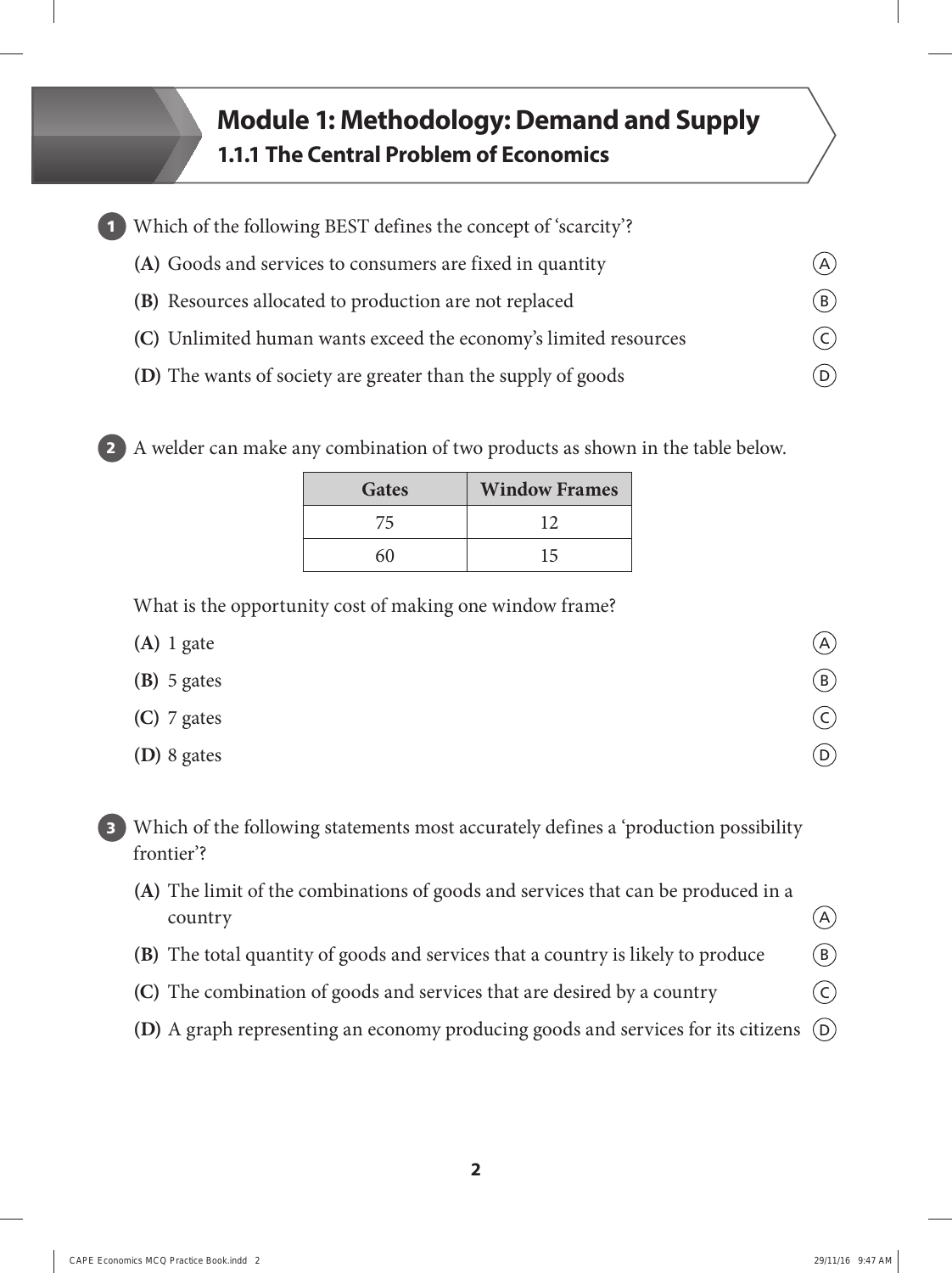**4** A combination of output that is within the production possibility frontier indicates **(A)** Productive efficiency **A**  $\qquad \qquad$  A **(B)** Productive inefficiency **B (C)** A minimum efficient scale of production C **(D)** Pareto efficient production **D 5** A production possibility frontier that is bowed outwards indicates **(A)** A discovery of new resources **A (B)** Increasing opportunity costs **B (C)** Diminishing opportunity costs C **(D)** Constant opportunity costs **D** 

**6** A production possibility frontier that is a straight line and downward sloping indicates

| (A) Increasing opportunity costs        |    |
|-----------------------------------------|----|
| <b>(B)</b> Decreasing opportunity costs | B) |
| (C) An absence of opportunity costs     |    |
| <b>(D)</b> Constant opportunity costs   |    |

**7** Which of the following situations is MOST likely to result when there are limited resources?

| (A) Citizens are forced to make choices                                   | $\mathcal{A}$  |
|---------------------------------------------------------------------------|----------------|
| (B) The wealthy citizens will control all of the resources in the country | (B)            |
| (C) Many firms will be forced to cease operations                         | $(\mathsf{C})$ |
| (D) Individuals of lesser means would become poorer                       |                |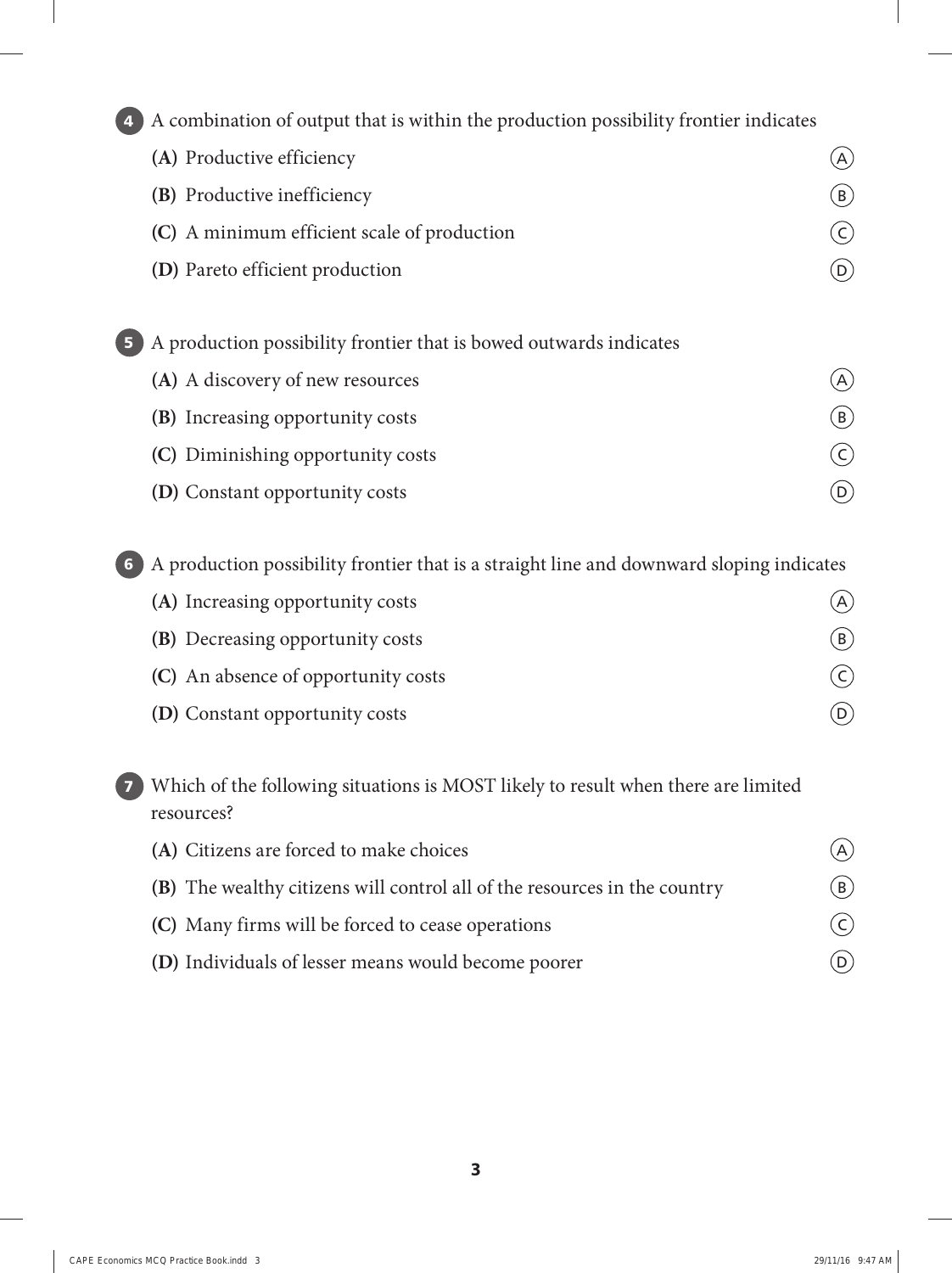## **1.1.1 The Central Problem of Economics (cont.)**

**8** In one day a baker can produce EITHER 10 loaves of bread, which are sold at \$5.00 each, or 20 cakes, which are sold at \$1.00 each. The opportunity cost of the baker staying at home for three days is

| (A) 10 loaves and 20 cakes | (A) |
|----------------------------|-----|
| (B) 30 loaves and 60 cakes | (B) |
| $(C)$ \$210                |     |
| $(D)$ \$150                | D   |

Item **9** refers to the following diagrams illustrating four types of production possibility frontiers.



**9** Which diagram illustrates decreasing opportunity costs: A, B, C or D?

A

B

C

 $\odot$